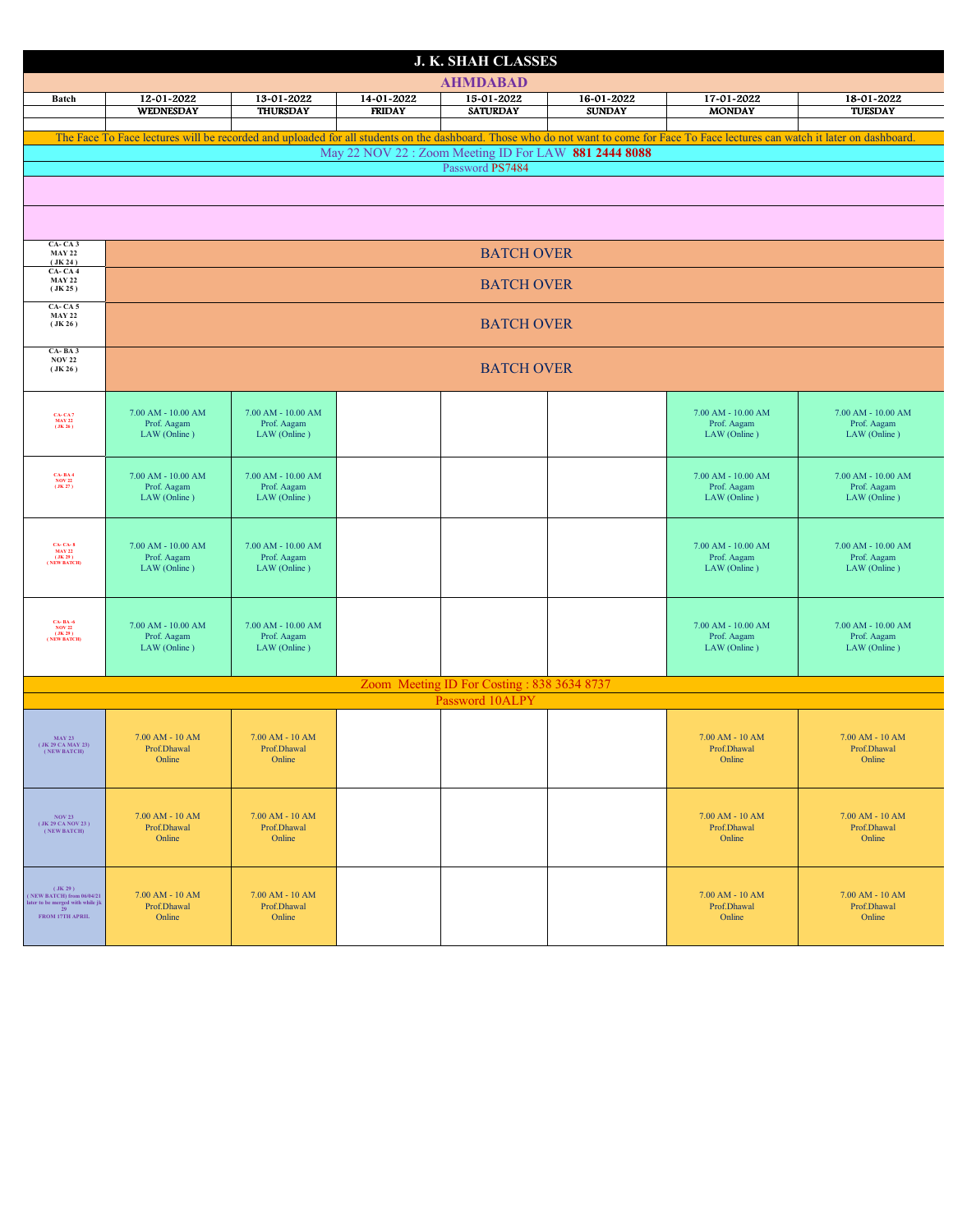| <b>J. K. SHAH CLASSES</b>                                                                                                                                                           |                                                                                                       |                                                                                                       |                             |                                                             |                                                   |                                                                                                       |                                                                                          |  |  |
|-------------------------------------------------------------------------------------------------------------------------------------------------------------------------------------|-------------------------------------------------------------------------------------------------------|-------------------------------------------------------------------------------------------------------|-----------------------------|-------------------------------------------------------------|---------------------------------------------------|-------------------------------------------------------------------------------------------------------|------------------------------------------------------------------------------------------|--|--|
| <b>AHMDABAD</b>                                                                                                                                                                     |                                                                                                       |                                                                                                       |                             |                                                             |                                                   |                                                                                                       |                                                                                          |  |  |
| <b>Batch</b>                                                                                                                                                                        | 12-01-2022<br>WEDNESDAY                                                                               | 13-01-2022<br><b>THURSDAY</b>                                                                         | 14-01-2022<br><b>FRIDAY</b> | 15-01-2022<br><b>SATURDAY</b>                               | 16-01-2022<br><b>SUNDAY</b>                       | 17-01-2022<br><b>MONDAY</b>                                                                           | 18-01-2022<br><b>TUESDAY</b>                                                             |  |  |
|                                                                                                                                                                                     |                                                                                                       |                                                                                                       |                             |                                                             |                                                   |                                                                                                       |                                                                                          |  |  |
| DETAILS FOR ALL New BATCH Which Started From August                                                                                                                                 |                                                                                                       |                                                                                                       |                             |                                                             |                                                   |                                                                                                       |                                                                                          |  |  |
| The Face To Face lectures will be recorded and uploaded for all students on the dashboard. Those who do not want to come for Face To Face lectures can watch it later on dashboard. |                                                                                                       |                                                                                                       |                             |                                                             |                                                   |                                                                                                       |                                                                                          |  |  |
| Zoom Meeting ID For Costing: 838 3634 8737                                                                                                                                          |                                                                                                       |                                                                                                       |                             |                                                             |                                                   |                                                                                                       |                                                                                          |  |  |
| Password 10ALPY                                                                                                                                                                     |                                                                                                       |                                                                                                       |                             |                                                             |                                                   |                                                                                                       |                                                                                          |  |  |
| Nov 22 JK 30<br>(Started from<br>16.8.21)                                                                                                                                           | $7.00$ AM - $10$ AM<br>Prof.Dhawal(Online) Evening<br>Kindly watch zoom recorded Live<br><b>COLAW</b> | 7.00 AM - 10 AM<br>Prof.Dhawal(Online)<br>Evening Kindly watch<br>zoom recorded Live CO<br><b>LAW</b> |                             | Evening Kindly watch<br>zoom recorded Live CO<br><b>LAW</b> | Evening Kindly watch zoom<br>recorded Live CO LAW | $7.00$ AM - $10$ AM<br>Prof.Dhawal(Online) Evening<br>Kindly watch zoom recorded Live<br><b>COLAW</b> | 7.00 AM - 10 AM<br>Prof.Dhawal(Online) Evening Kindly<br>watch zoom recorded Live CO LAW |  |  |
| <b>MAY 23 JK 30</b><br>(Started from<br>16.8.21)                                                                                                                                    | $7.00$ AM - $10$ AM<br>Prof.Dhawal<br>Online                                                          | 7.00 AM - 10 AM<br>Prof.Dhawal<br>Online                                                              |                             |                                                             |                                                   | $7.00$ AM - $10$ AM<br>Prof.Dhawal<br>Online                                                          | 7.00 AM - 10 AM<br>Prof.Dhawal<br>Online                                                 |  |  |
| Nov 23 JK 30<br>(Starting from<br>16.8.21)                                                                                                                                          | $7.00$ AM - $10$ AM<br>Prof.Dhawal<br>Online                                                          | 7.00 AM - 10 AM<br>Prof.Dhawal<br>Online                                                              |                             |                                                             |                                                   | $7.00$ AM - $10$ AM<br>Prof.Dhawal<br>Online                                                          | 7.00 AM - 10 AM<br>Prof.Dhawal<br>Online                                                 |  |  |
| May 24 JK 30<br>(Started from<br>16.8.21)                                                                                                                                           | $7.00$ AM - $10$ AM<br>Prof.Dhawal<br>Online                                                          | 7.00 AM - 10 AM<br>Prof.Dhawal<br>Online                                                              |                             |                                                             |                                                   | $7.00$ AM - $10$ AM<br>Prof.Dhawal<br>Online                                                          | 7.00 AM - 10 AM<br>Prof.Dhawal<br>Online                                                 |  |  |
| The Face To Face lectures will be recorded and uploaded for all students on the dashboard. Those who do not want to come for Face To Face lectures can watch it later on dashboard. |                                                                                                       |                                                                                                       |                             |                                                             |                                                   |                                                                                                       |                                                                                          |  |  |
| Zoom Meeting ID For Costing: 838 3634 8737                                                                                                                                          |                                                                                                       |                                                                                                       |                             |                                                             |                                                   |                                                                                                       |                                                                                          |  |  |
| Password 10ALPY                                                                                                                                                                     |                                                                                                       |                                                                                                       |                             |                                                             |                                                   |                                                                                                       |                                                                                          |  |  |
| <b>JK 30 New Batch</b><br>May 23 (Started<br>from $23.9.21$ )                                                                                                                       | $7.00$ AM - $10$ AM<br>Prof.Dhawal<br>Online                                                          | 7.00 AM - 10 AM<br>Prof.Dhawal<br>Online                                                              |                             |                                                             |                                                   | $7.00$ AM - $10$ AM<br>Prof.Dhawal<br>Online                                                          | 7.00 AM - 10 AM<br>Prof.Dhawal<br>Online                                                 |  |  |
| <b>JK 30 New Batch</b><br><b>Nov 23 (Started</b><br>from $23.9.21$ )                                                                                                                | $7.00$ AM - $10$ AM<br>Prof.Dhawal<br>Online                                                          | 7.00 AM - 10 AM<br>Prof.Dhawal<br>Online                                                              |                             |                                                             |                                                   | $7.00$ AM - $10$ AM<br>Prof.Dhawal<br>Online                                                          | $7.00$ AM - $10$ AM<br>Prof.Dhawal<br>Online                                             |  |  |
| <b>JK 30 New Batch</b><br>May 24 (Started<br>from $23.9.21$ )                                                                                                                       | $7.00$ AM - $10$ AM $\,$<br>Prof.Dhawal<br>Online                                                     | $7.00$ AM - $10$ AM<br>Prof.Dhawal<br>Online                                                          |                             |                                                             |                                                   | $7.00$ AM - $10$ AM $\,$<br>Prof.Dhawal<br>Online                                                     | $7.00$ AM - $10$ AM<br>Prof.Dhawal<br>Online                                             |  |  |